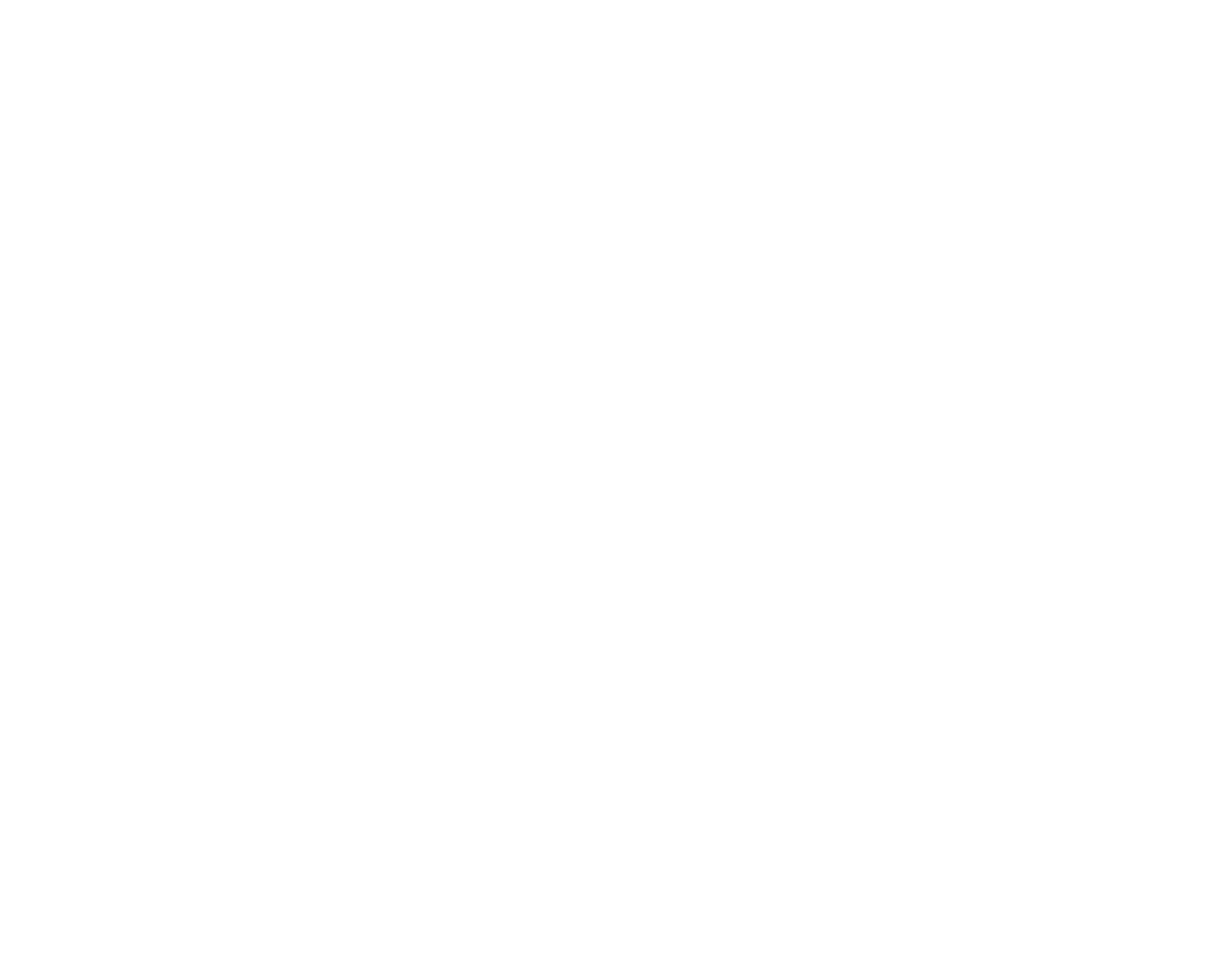## INSTRUCTIONAL DEPARTMENT ORGANIZATIONAL CHART



| <b>ASSOCIATE SUPERINTENDENT OF</b><br><b>INSTRUCTION</b><br><b>DR. TROY D. HARCEY</b><br>tharcey@lacrossesd.org<br>KRISTI ARENZ, INSTRUCTIONAL PROJECT<br><b>SPECIALIST</b><br>krarenz@lacrossesd.org | • Administrator Mentor Program<br>• Administers educational programs for the<br>district<br>• All duties as assigned by the Superintendent<br>• Communication and Public Relations<br>• Climate Surveys - Staff and Student<br>• Educational policy direction and formation<br>· Guides District continuous improvement | • Provides leadership in establishing system-<br>wide goals<br>• Reporting progress towards District policies<br>• Serves on Superintendent's Cabinet<br>• Site Planning<br>• Supports actualization of comprehensive<br>program plan |
|-------------------------------------------------------------------------------------------------------------------------------------------------------------------------------------------------------|-------------------------------------------------------------------------------------------------------------------------------------------------------------------------------------------------------------------------------------------------------------------------------------------------------------------------|---------------------------------------------------------------------------------------------------------------------------------------------------------------------------------------------------------------------------------------|
| <b>DIRECTOR OF COMMUNITY SERVICES</b><br><b>CURT TEFF</b><br>cteff@lacrossesd.org<br>NICHOLE STEFFENS, ADMIN. ASSISTANT<br>nsteffen@lacrossesd.org                                                    | • Alternative Education<br>• Alternative Placements<br>• Disproportionality<br>• Graduation Alternatives<br>• Homebound Programming<br>• Homeless Placement<br>• Juvenile Detention Center                                                                                                                              | · Juvenile Justice Best Practice Partnership<br>• PBIS<br>• Police Liaisons<br>• Safe & Drug Free Schools<br>• School Aged Parent<br>· School-Based Mental Health<br>$\bullet$ Truancy                                                |
| DIRECTOR OF CURRICULUM, INSTRUCTION,<br><b>AND ASSESSMENT</b><br><b>DR. MICHAEL LICHUCKI</b><br>mlichuck@lacrossesd.org<br>LISA RENSTROM, ADMIN.ASSISTANT<br>Irenstro@lacrossesd.org                  | • Content Area Supervision<br>• Curriculum<br>· District Assessment Coordinator<br>• Educator Effectiveness<br>• Homebased Education                                                                                                                                                                                    | • Online Learning (CRVA & eScholars)<br>• Research & Development<br>· Title I & IV                                                                                                                                                    |
| <b>SUPERVISOR OF EDUCATOR READINESS</b><br><b>KELLIE SCHMITZ</b><br>kschmitz@lacrossesd.org<br>KELLY REINHART, ADMIN. ASSISTANT<br>kreinhar@lacrossesd.org                                            | • New teacher orientation<br>• Professional Development<br>· Software Platforms (Educlimber, Canvas,<br>Xello, etc.)<br>• Student Teaching Contracts                                                                                                                                                                    | • Teacher Mentor Program                                                                                                                                                                                                              |
| <b>DIRECTOR OF ELEMENTARY EDUCATION</b><br><b>SHELLEY SHIREL</b><br>sshirel@lacrossesd.org<br>KELLY REINHART, ADMIN. ASSISTANT<br>kreinhar@lacrossesd.org                                             | • Educator Effectiveness - Guide, Mentor and<br>Supervise Elementary Principals<br>• Elementary Continuous Improvement<br>Planning, Executing and Monitoring<br>• Leads/Directs All Elementary School<br>Programming                                                                                                    | • Ongoing Community Engagement<br>• High Performance Learning<br>• Pre-Kindergarten Programs                                                                                                                                          |